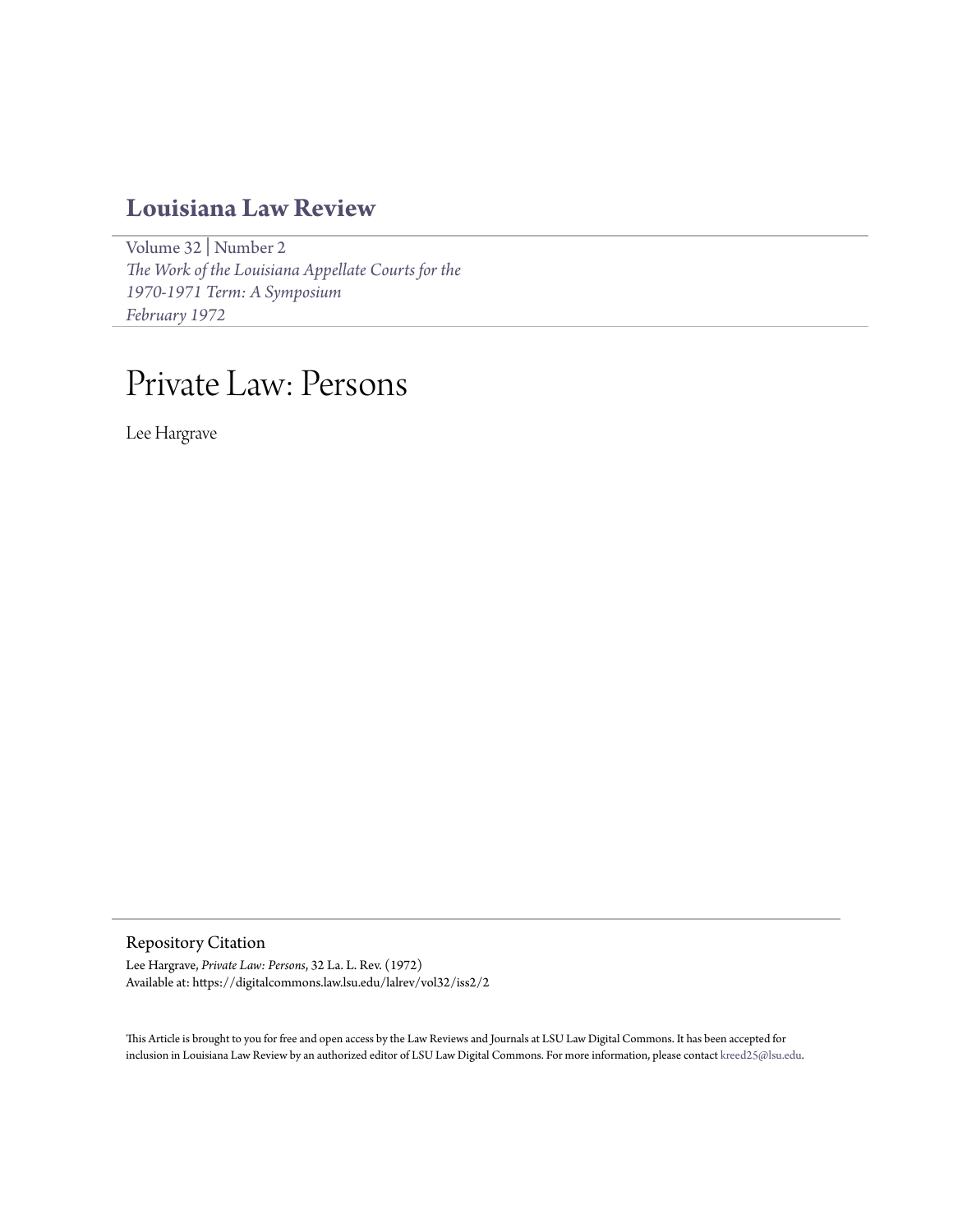# **The Work of the Louisiana Appellate Courts for the 1970-1971 Term**

## *A Symposium*

*[Editor's Note.* The articles in this symposium discuss selected decisions of Louisiana appellate courts reported in the advance sheets dated July **1, 1970** to July **1, 1971.J**

### **PRIVATE LAW**

#### **PERSONS**

#### *Lee Hargrave\**

#### *The Obligation of Support--Criminal Neglect of Family*

The obligation of a man to support his wife and children has been imposed **by** Louisiana's positive law from the earliest days and remains an important part of the present Civil Code.<sup>1</sup> Ironically, however, the procedures for enforcing this basic humanitarian obligation remain inadequate. The wife is prevented from suing her husband for support during the marriage until a suit for separation from bed and board or divorce is filed.2 The minor child is also denied the capacity to sue his parents as long as he is not emancipated or his parents are not judicially separated or divorced; even after separation or divorce, he cannot sue the parent granted his custody and control.<sup>8</sup>

Absent some other effective remedy, the combined result of this legislation is to encourage separation and divorce actions **by** wives seeking support payment for themselves and their children.4 If the state is interested in discouraging such separations and divorces and in encouraging marital stability, it ought to remove the above-mentioned procedural incapacities so that

**<sup>\*</sup>** Associate Professor of Law, Louisiana State University.

**<sup>1.</sup> LA. CIv. CODE** arts. 120, **227, 228.** Substantially similar earlier code provisions are: La. Civ. Code arts. 122, 243, 244 **(1825);** La. Digest of **1808, bk. I,** tit. IV, art. 20; **bk. I,** tit. VII, art. 46, **bk. I,** tit. VII, art. 47.

<sup>2.</sup> **LA.** R.S. **9:291** (Supp. **1961),** *added by* La. Acts **1960,** No. **31, §** 2, on recommendation of the Louisiana State Law Institute to transfer into the Revised Statutes provisions of La. Code of Practice art. **105 (1870).**

**<sup>3.</sup>** *IA.* R.S. **9:571** (Supp. **1961),** *added by* La. Acts **1960,** No. **31, § 3,** on rec-ommendation of the Louisiana State Law Institute to transfer into the Revised Statutes provisions of La. Code of Practice art. 104 **(1870).**

<sup>4.</sup> Though a wife may not wish to be judicially separated or divorced, she must sue for one ur the other to avoid the procedural incapacities to her suit for support. See The Work of the Louisiana Appellate Courts for *the 1963-1964 Term-Persons,* **25 LA. L. REV. 291, 298 (1965).**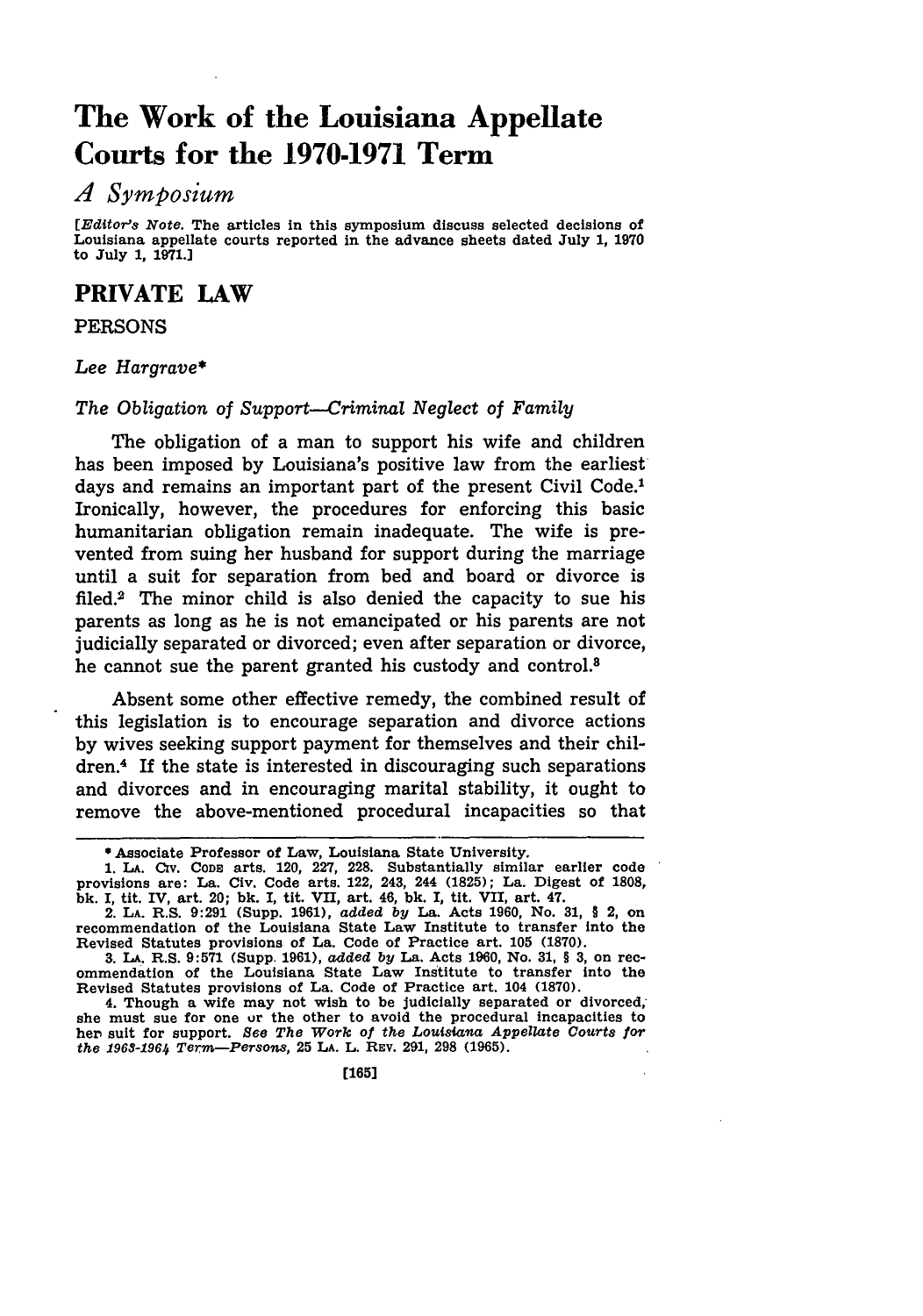those in need can effectively enforce the obligation of support during the existence of the marriage. This the state has not yet chosen to do.

Rather, the state chose to make neglect of family a criminal offense and to enforce the support obligation through a succession of statutes patterned after the Uniform Desertion and Nonsupport Act,<sup>5</sup> now codified as articles 74 and 75 of the Criminal Code.<sup>6</sup> Accepting the incapacity of the wife and children to sue for support, the district attorney was chosen as the party to enforce the obligation. This does circumvent to some extent the procedural incapacities of the main parties in interest, but it is a remedy with which many district attorneys are not sympathetic, especially since overworked prosecutors have more important priorities to contend with in light of expanding criminal activity. The legislation also deprives the overall scheme of its most effective enforcers; it would seem reasonable to assume that the deprived parties, the neglected wives and children, would be the most anxious and energetic enforcers of their rights, rather than some government agency or official.8

Even so, the criminal neglect statute demonstrates the desire of the state to lend its coercive power to enforcement of the support obligation.<sup>9</sup> However, the courts' restrictive interpretation of those statutes has prevented them from being as effective as they might be.10 The recent case of *Marchese v. Schulte"*

**7.** *See The Work of the Louisiana Supreme Court for the 1951-1952 Term -Criminal Law,* **13 LA.** L. **REv.** 230, 247 **(1953).**

**8.** Granted the fact that some wives and children do not have the ability to hire an attorney to represent them In such proceedings, the possibility of having the district attorney act for them fills a void. But the gradually increasing availability of free legal services makes more attractive the option of enforcement by private litigation rather than unqualifiedly requiring enforcement by a district attorney. When there are substantial back payments due, as in Marchese v. Schulte, **235** So.2d 605 (La. App. 4th Cir. 1970), the possibility of hired attorneys increases.

**9. LA.** R.S. 14:75 (1950), comment by the reporters; Bennett, *The Louisiana Criminal Code-A Comparison of Prior Louisiana Criminal Law,* **5 LA.** L. REv. 6, **39** (1942).

10. *See* Comment, **10 LA.** L. REV. 481 (1950); Comment, 12 **LA.** L. REV. **301** (1952); *Louisiana Legislation of 1952,* **13 LA.** L. **REV.** 21, 59 (1952); *The Work of the Louisiana Supreme Court for the 1951-1952 Term-Criminal*

**<sup>5.</sup>** 10 U.L.A. (1922).

<sup>6.</sup> La. R.S. 14:74, 75 (1950). See La. Acts 1902, No. 34; La. Acts 1932, No.<br>77, § 1; La. Acts 1942, No. 43, arts. 74, 75; La. Acts 1950, No. 164, § 1; La. Acts<br>1952, No. 368, § 1; La. Acts 1968, No. 233, § 1; La. Acts 1968 Similar provisions were incorporated into the constitution **by** La. Acts, No. 543, adopted Nov. **3,** 1964, as **LA. CONST.** art. VII, § 54. **By** La. Acts **1966,** No. **311,** § 2, similar provisions were incorporated into the Revised Statutes as **LA.** R.S. 15:304 **(1950).**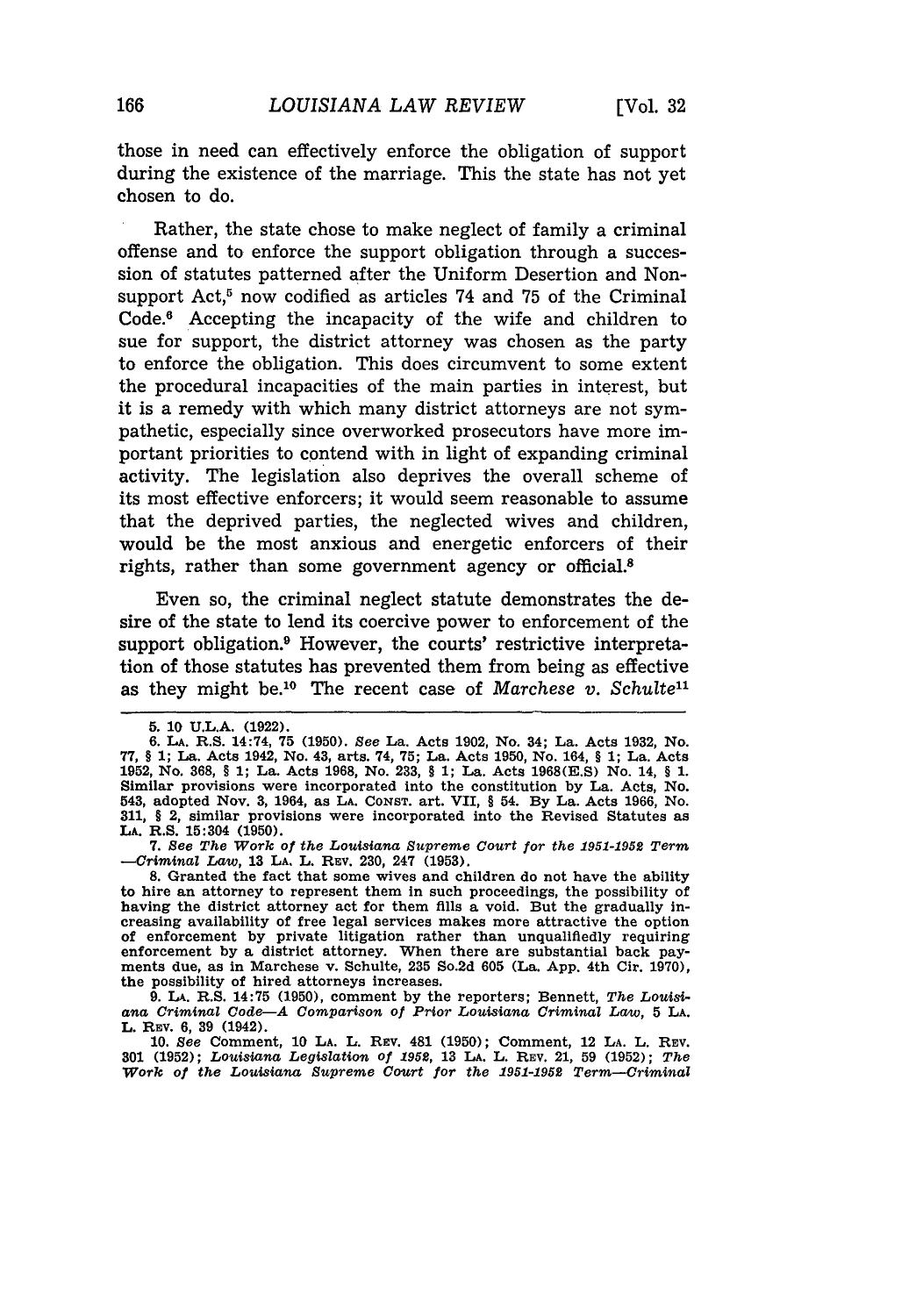continues this restrictive interpretation by denying enforcement of the criminal support order in the civil courts. It holds that a divorced wife and children (the procedural incapacity to sue having been removed by the divorce) cannot collect by civil proceedings *arrearages* in support payments the husband/father had been ordered to pay by a juvenile court applying the provisions of article 75 of the Criminal Code.

The neglect statutes, amended many times to make them more effective, $12$  now provide that a defendant (by the terms of article 74) who deserts or intentionally does not support his children or his wife who are in destitute or necessitous circumstances is guilty of a criminal offense. He can be fined not more than five hundred dollars or sentenced to imprisonment for not more than six months, or both; but by the terms of article 74, "if a fine should be imposed, the court may direct it to be paid in whole or in part to the wife . . . or the minor child or children . **. . ."** If a fine is imposed and paid to the state, one can say this is a criminal proceeding; but it could also be said that it is a criminal remedy imposed to implement a civil obligation which cannot otherwise be enforced, as the comment by the reporters for the Criminal Code indicates.13 The coercive force of the state is being used as a means of encouraging the defendant to support his family. However, if the "fine" is paid to the family rather than to the state, one is leaving the "criminal" law, for the criminal law's domain hardly encompasses forcing one individual to pay money to another. This is more akin to the relationships created by the civil law, and the provisions of article 74 allowing the paying of the "fine" to the wife and children seem as "civil" as they are "criminal." The whole legislative scheme is to enforce a civil obligation of support, and the district attorney serves as a means of aiding the family which is unable to aid itself because of the procedural incapacity to sue.

13. "The alimony provisions of this section are necessary in order to protect a wife who does not want to divorce her husband and yet wants to force him to support her." IA. R.S. 14:75 (1950), comment by reporters.

Law, 13 LA. L. REV. 230, 248 (1953); The Work of the Louisiana Supreme Court<br>for the 1951-1952 Term—Persons, 13 LA. L. REV. 230, 261 (1953); Note, 14 LA.<br>L. REV. 898 (1954); The Work of the Louisiana Supreme Court for the *<sup>1955</sup>Term-Persons,* <sup>16</sup>**LA.** L. REv. 211, 221 (1956); Note, 16 **LA.** L. REv. 799 **(1956);** *The Work of the Louisiana Supreme Court for the 1958-1959 Term-Persons,* 20 LA. L. REv. 201, 213 (1960); *The Work of the Louisiana Appellate Courts for the 1968-1964 Term-Persons,* 25 LA. L. REV. 291, 298 (1965).

<sup>11. 235</sup> So.2d 605 (La. App. 4th Cir. 1970).

<sup>12.</sup> *See* authorities cited in notes 6 and 9 *supra.*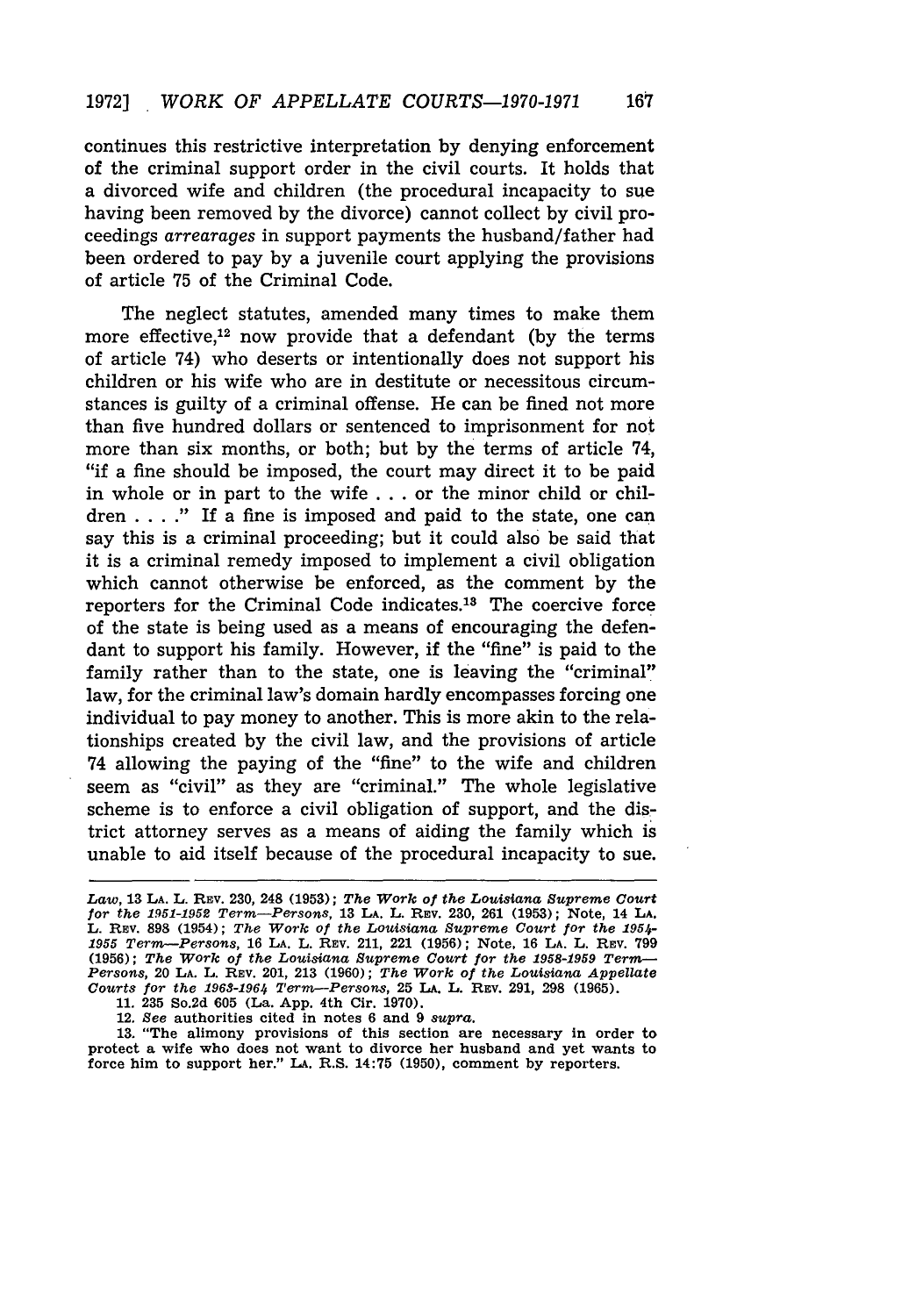But even conceding that the payment of the "fine" to the wife under article 74 is somehow "criminal" rather than "civil" (since it is a penalty for prior misconduct and the defendant is penalized for failure to have supported in the past), article **75** is a different creature altogether. The article creates another option for the court, an option that is not termed a fine. Rather than, or in addition to, the fine provided, the court is granted an option which looks to the future behavior of the father/husband. The court is granted the discretion to "issue an order directing the defendant to pay a certain sum **...** to the wife **. . .**which sum may be increased or decreased **by** the court from time to time... **."** The obligation of paying sums of money can be imposed, as one would expect, after conviction under article 74, but it also can be imposed "before the trial for criminal neglect of family" if the defendant consents. Granted, the obligation imposed under article 75 results from the contemplation of or the conviction under a criminal statute. But the obligation is not a fine. It is not in a specific lump sum. It does not punish for past actions, but provides for future support. It is the enforcement of the civil support obligation, and, functionally, once it is issued, it has no essential difference from a court order of support accompanying a divorce or separation action.<sup>14</sup> And the statute specifically says that the sum shall be paid "to the wife, or to the tutor or custodian of the minor child, or to an organization or individual approved **by** the court as fiduciary for such wife or child." The sum is payable, not to the state, or through the state, but to the wife or other fiduciary. Furthermore, the amount is changeable, depending on changes in circumstances, as it is with the civil support order. As interpreted **by** the supreme court, the statute does not create the support obligation, but merely a means of enforcing it.15

In any event, whatever labels may be used to describe the procedure, it is a hybrid means of enforcing a civilly created duty of support with its own background and policy objectives.<sup>16</sup>

<sup>14.</sup> The amount payable under an article **75** support order and the amount payable under normal alimony may be different. **See** *The Work of the Lou-isiana Supreme Court for the 1954-1955 Term-Persons,* **16 LA.** L. REV. 211, 221 (1956).

<sup>15.</sup> State v. Mack, 224 La. 886, 71 So.2d 315 (1954) ("in order to obtain a conviction there must be established the existence of a civil obligation to support . . . ."); State v. Hubbard, 228 La. 155, 81 So.2d 844 (1955).

<sup>16.</sup> In State v. Monroe, 30 N.J. 160, 165-66, 152 A.2d 362, 365 (1959), the court used such a realistic approach to the New Jersey version of the Uniform Desertion and Nonsupport Act: "The legislative scheme comprehends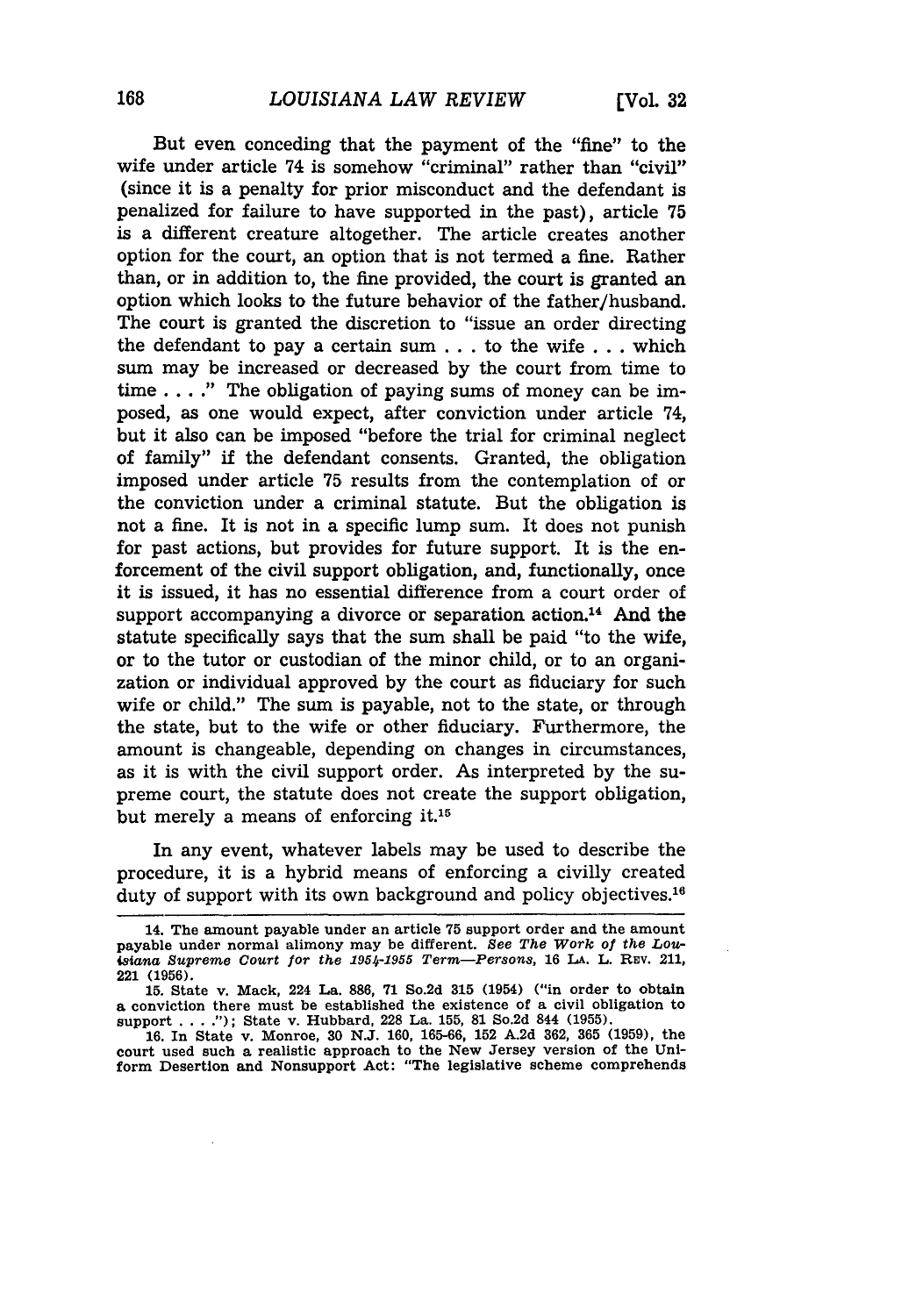It is not truly criminal—for then there would not be the provisions for payment to individuals. It is not truly civil-for then the fine and imprisonment would not be involved. Granted, it does use the coercive power of the state to enforce the obligation -but how different is this from using the state's coercive power under civil judgment process to enforce alimony judgments by seizure and sale of a debtor's property? The state's coercive power is invoked in either case.

But the court in *Marchese v. Schulte* seems to have depended heavily on the characterization of an article 75 support order as criminal rather than civil to support its decision depriving civil courts of power to grant judgment for arrearages under an article 75 order in a proceeding brought by the neglected wife and children. The court's analysis seems to be:

- (a) article 74 is a criminal provision,
- (b) article 75 is assimilated to article 74 and also characterized as criminal,
- (c) an order of support under article 75 is a criminal judgment,
- (d) a suit by the wife and children to collect arrearages under such an article 75 order is not a civil matter,
- (e) article 2781 of the Code of Civil Procedure contemplates enforcement in civil courts of only civil judgments, and thus
- (f) this suit for arrearages cannot be enforced in civil district courts.

It is granted that articles 74 and 75 are listed in the Criminal Code and further that article 74's fine and penalties are criminal penalties. However, as discussed above, it is a step away from this "criminalness" when the payment of the "fine" under article 74 is made to the dependents. It is a further step when an article 75 order for future support is made. The attenuation is greater when one comes to enforcing an article 75 order by injunction. Further lessening of the criminal characterization

two proceedings, one civil and the other criminal, by means of a single complaint. *Section* 2 [analogous to article 74] defines the crime involved in the present case. Under section 3 [analogous to article 75]  $\ldots$  the execute a final order for future support . **. .** . Manifestly, therefore, the primary purpose is to assure an adequate and enforceable support order for the welfare of the dependents and to avert the need for public maintenance."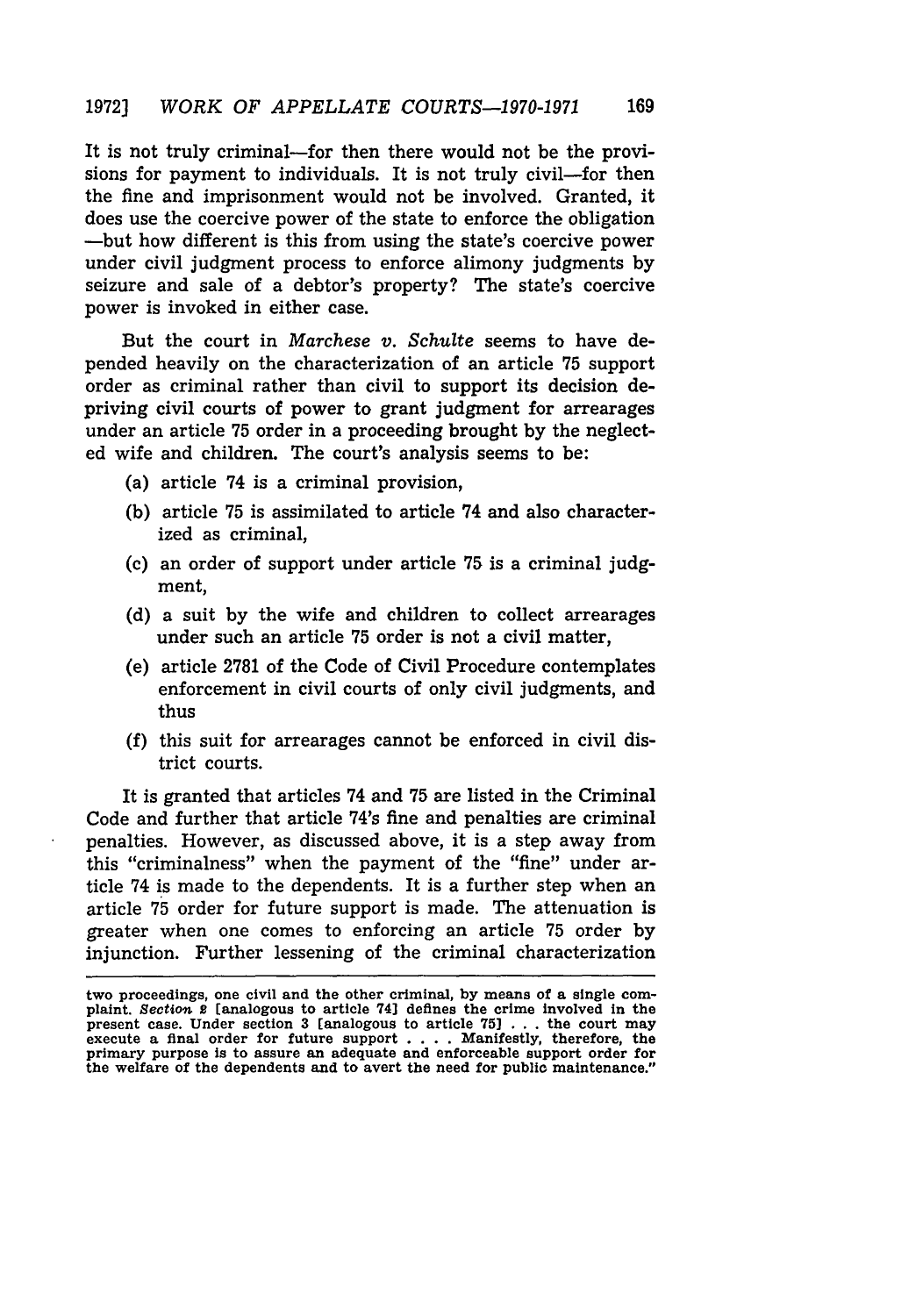arises when, as in the instant case, the proceeding is to collect past-due support under the article 75 order. The obligation existed and was particularized by an order of alimony by a proper court judgment. No criminal penalties were requested for failure to comply with the order. Functionally, the plaintiff was not doing anything different from that she would have done in enforcing an alimony order by a civil court.

As said above, the problem is not one that is best handled by invoking labels or characterizations, especially since the intent of the drafters of the provisions was clearly to have the statute function in favor of the wife: "If it were not for the alimony provisions in this section a wife who did not want to divorce or judicially separate from her husband would be unable to secure anything from him other than the fine imposed for criminal neglect of family."<sup>17</sup> The legislation can be traced to the provisions of the Uniform Desertion and Nonsupport Act, where again the purpose of the statute was to protect the wife and children. This legislation should be interpreted to effectuate that legislative intent. That could have been done in this case by realistic analysis: the enforcement procedure is neither criminal nor civil, but is a hybrid akin to civil proceedings that could be given execution under the Code of Civil Procedure as any other judgment.

Even assuming that the article 75 support order were to be labelled a "criminal" judgment, article 2781 of the Code of Civil Procedure does not preclude enforcement of arrearages under such an order by a civil court; it merely provides "[a] judgment rendered in a Louisiana court may be made executory in any other Louisiana court of competent jurisdiction, if its execution has not been and may not be suspended by appeal." There is no language saying that only judgments of "civil" courts are enforceable. All that is needed is a judgment "rendered in a Louisiana court." In this case, there was such a judgment rendered by such a court. The article does require that the second court wherein a judgment is to be made executory be one "of competent jurisdiction." In the instant case, there was no question of jurisdiction over the person. There would also be jurisdiction over the subject matter, for the constitution gives civil district courts unlimited jurisdiction over all civil matters.'8 And, as

<sup>17.</sup> LA. R.S. 14:75 (1950), comments. See also notes 6 and 9 *supra*. **18. LA. CONST.** art. VII, § **81.**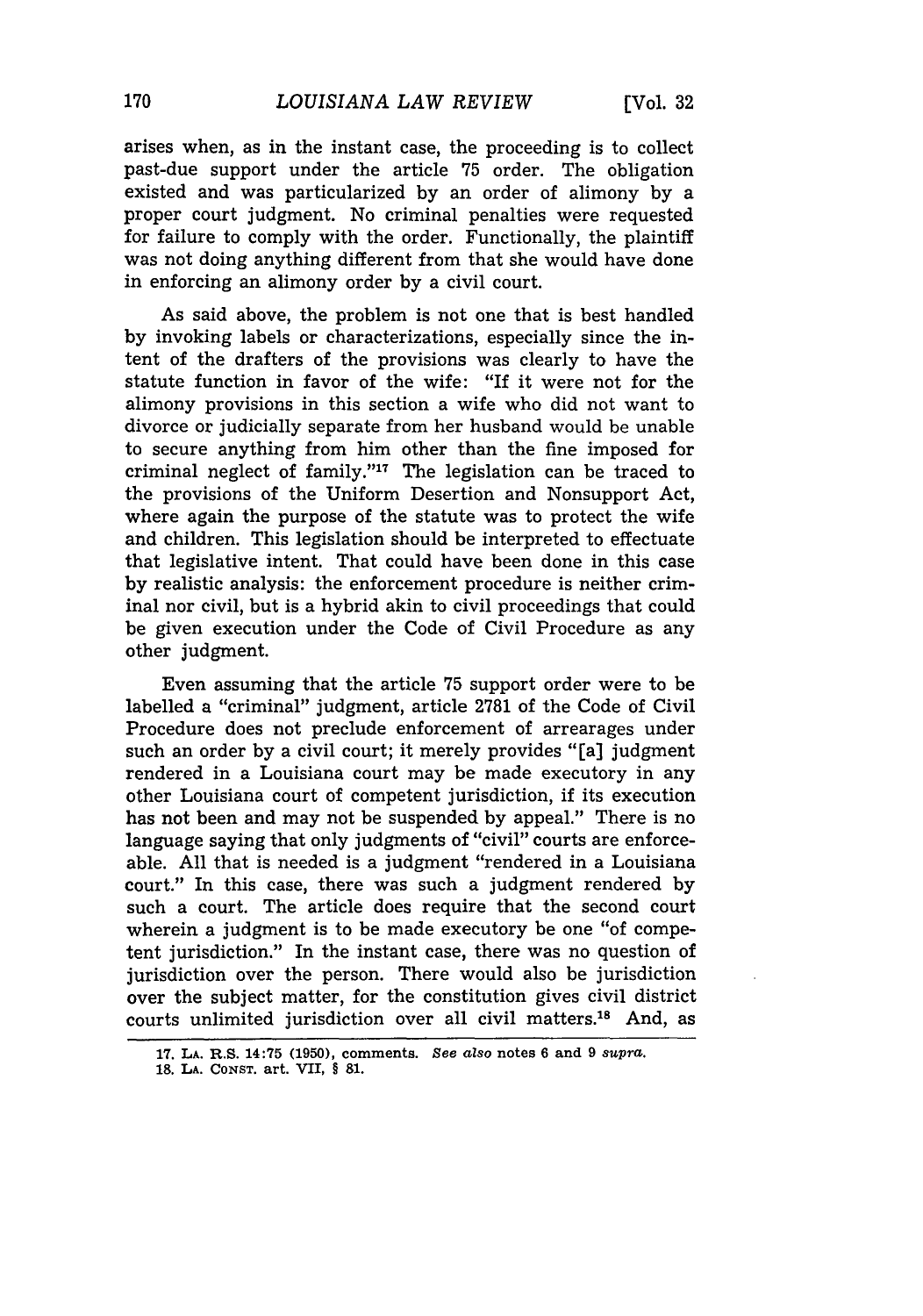discussed above, this is really a hybrid civil action akin to the normal support enforcement actions courts try daily and should be so treated.

The fact that the judgment of a criminal court underlay the obligation sought to be enforced does not make the suit for enforcement of the obligation criminal. It is a suit between two individuals seeking the enforcement of arrearages under an obligation created by law and recognized by a proper court.

Also lacking support is the court's statement that the twenty dollars per week ordered to be paid was not a judgment in favor of the plaintiff. The court reasoned it was a judgment "in the interest of the state of Louisiana. Any alimony ordered under LSA-R.S. 14:75 is not granted to the wife as a matter of right, but only in the discretion of the Court-as an alternative to the husband's serving a prison term."'19 In answer to this, it is clear that an article 75 support order is not a judgment in favor of the State of Louisiana. By the terms of the article, the support is not paid to the state, nor even through the state; it is paid to the wife or other fiduciary for the children.<sup>20</sup> To say that the alimony is not a matter of right to the wife is of no consequence. Louisiana Supreme Court decisions have said that alimony after divorce is not a matter of right, but is payable in the discretion of the trial judge. $21$  Even it were a matter of right in the latter case and not in the former, that would still make no difference with respect to enforcement of the orders of support once *they* are granted.

In dictum the court indicates that not even a criminal or juvenile court would have the power to grant, upon suit by dependents, judgments in favor of those dependents against a husband and father providing for collection of past-due payments under article 75 support orders. The court contemplates that only the district attorney could institute suit to collect such arrearages. Certainly, article 75's provisions for enforcement contemplate action by the district attorney through contempt proceedings and possible imprisonment upon failure to pay. But article 75 does not state that it is exclusive. It would in fact be

**<sup>19.</sup> Marchese v. Schulte, 235 So.2d 605, 607 (La. App. 4th Cir. 1970).**

<sup>20.</sup> See text accompanying note **15** *supra.*

**<sup>21.</sup>** *E.g.,* Jones v. Jones, **232** La. 102, **93** So.2d **917 (1957).** *See The Work of the Louisiana Supreme Court for. the 1956-1957 Term-Persons,* **18** LA. L. Rov. **10,** 24.